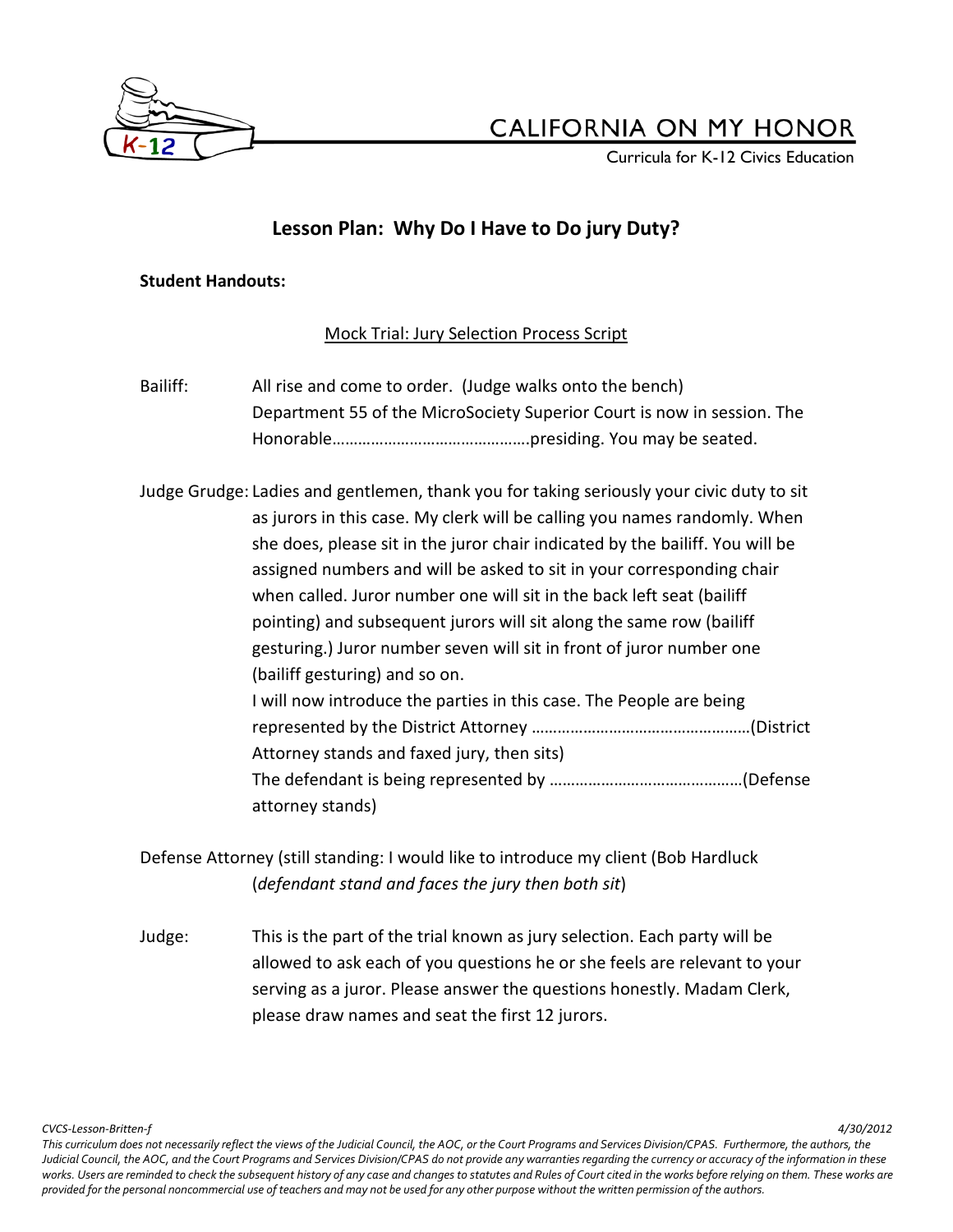

Curricula for K-12 Civics Education

- Clerk: *Clerk draws a name card from the box and calls the name. Juror number one sits in the appropriate seat. Clerk continues until 12 people are seated (For ease in this lesson, names are in order)*
- Judge: Thank you. I will now allow the District Attorney to ask questions of the jurors.

Mr./Miss……………………., do you have any questions for Juror No.1?

*District Attorney asks questions from the Sample Questions list. Juror answers consistent with their card information. After finishing questioning, Say "*Thank you, no further questions*." District Attorney sits.*

Judge (to the Defense Attorney):

Mr./Miss…………………….., do you have any questions for juror number 1?

Defense Attorney (standing): Yes, Your Honor. Thank you

*Defense Attorney asks questions from the Sample Questions list. Juror answers consistent with their card information. When finished with a juror, both attorneys thank them and say "*No further questions*" and sit down*.

Judge: Mr. Prosecutor, do you have any questions for Juror No. 2?

*(Use the same script above for each juror in order until all 12 are seated. Alternate between Prosecution and defense attorney)*

*Pause for mini-lesson:*

*After all 12 jurors have been seated, the judge will allow the attorneys to excuse certain jurors either "for cause" or "Just because" which is called a peremptory challenge.*

*CVCS-Lesson-Britten-f 4/30/2012*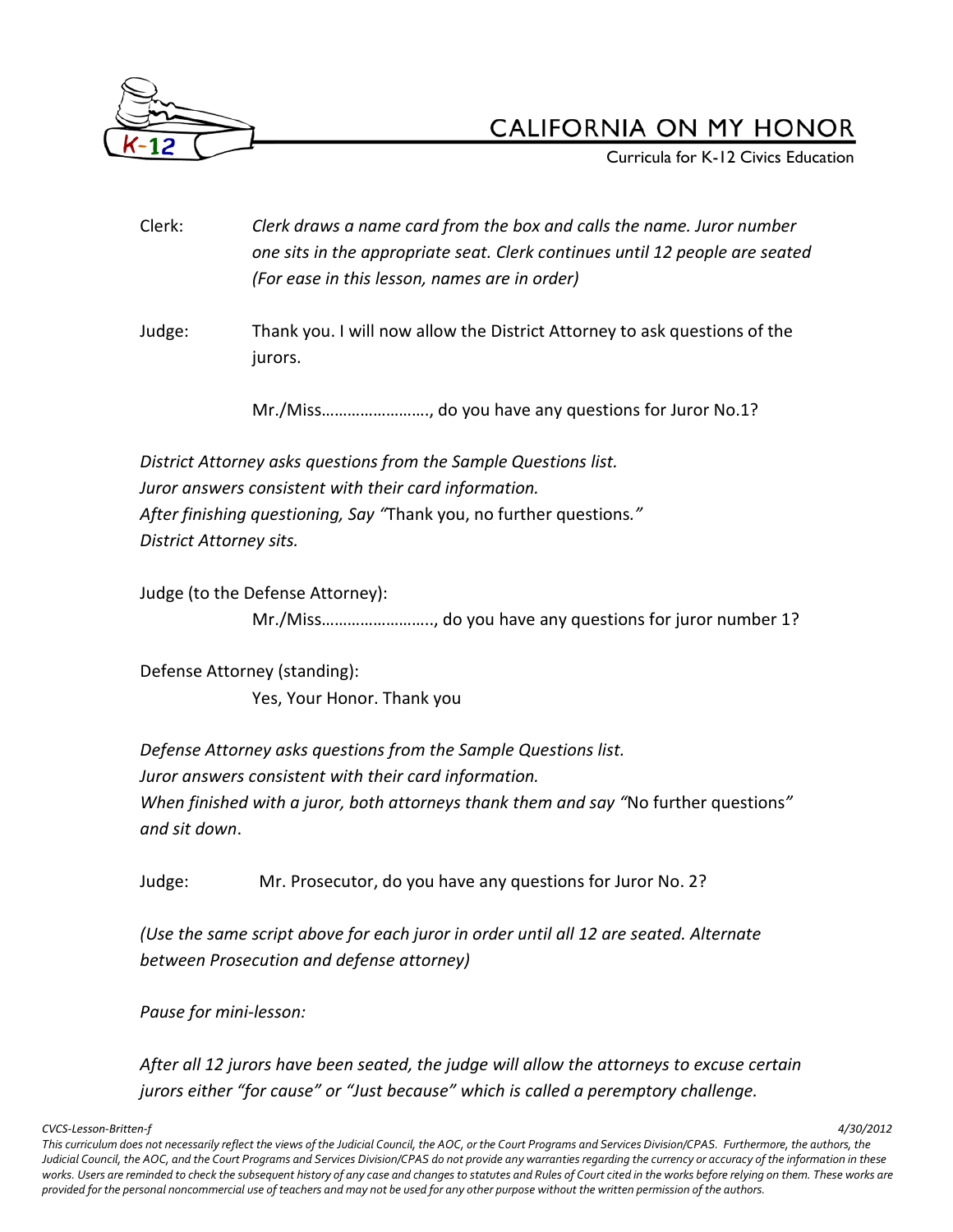

**Curricula for K-12 Civics Education** 

| Judge (looking at Prosecutor):                                           |                                                                          |  |  |  |
|--------------------------------------------------------------------------|--------------------------------------------------------------------------|--|--|--|
|                                                                          |                                                                          |  |  |  |
| Prosecutor:                                                              | Yes, Your Honor. I would like the Court to thank and excuse Juror No. 4. |  |  |  |
| Judge:                                                                   | (Looking at juror list for name of juror):                               |  |  |  |
|                                                                          | Mr./Miss Jones, you are excused. (Juror leaved the jury box)             |  |  |  |
| Judge (to defense):                                                      |                                                                          |  |  |  |
|                                                                          |                                                                          |  |  |  |
| Defense:                                                                 | Yes, Your Honor, I would like the Court to excuse Juror No. 9.           |  |  |  |
| Judge:                                                                   | Mr./Mrs. Smith, you are excused. (Juror leaves the jury box)             |  |  |  |
| Continue with the same script until all the desired challenges are used. |                                                                          |  |  |  |

*(No more than 10 peremptory challenges per side)*

*After all jurors are dismissed, the Clerk will "randomly" call the remaining jurors, from the juror list, who will replace the dismissed jurors in the order called. The questioning process will begin again as to the newly-called prospective jurors.*

*CVCS-Lesson-Britten-f 4/30/2012*

*This curriculum does not necessarily reflect the views of the Judicial Council, the AOC, or the Court Programs and Services Division/CPAS. Furthermore, the authors, the*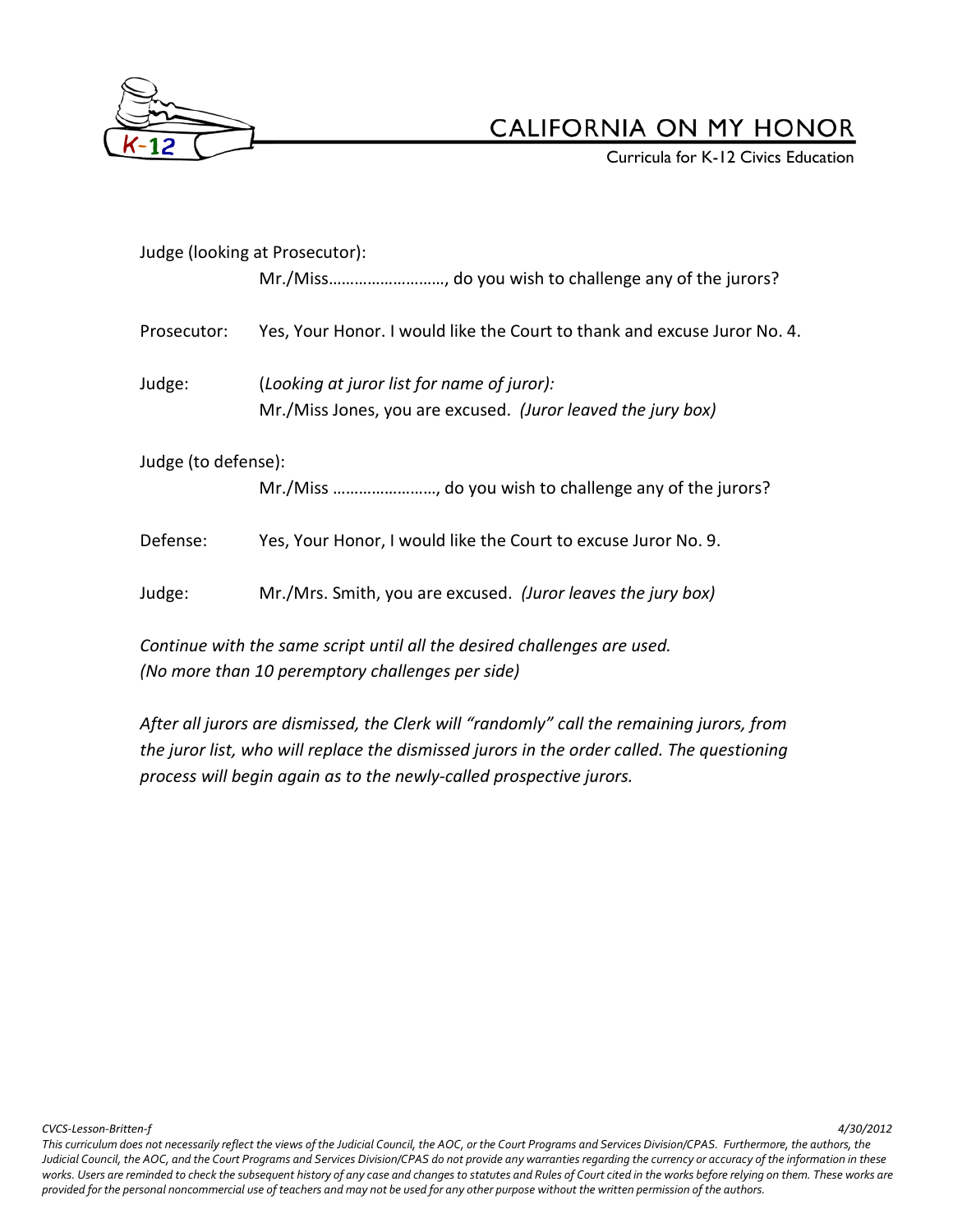

**Curricula for K-12 Civics Education** 

| Terry Brown, 34<br><b>Bank teller</b> | Tony Smith, 59<br>Store clerk     | Blake Green, 19<br>College student | Dale Jones, 38       |
|---------------------------------------|-----------------------------------|------------------------------------|----------------------|
| Was robbed at work                    | Was robbed once                   | One conviction for                 | Car mechanic         |
| last year                             | and beaten                        | stealing a car                     |                      |
| Brother is an                         | Arrested for shop                 | Thinks all cops are                | Was falsely arrested |
| attorney                              | lifting                           | liars                              | last year            |
| Keri Tip, 36                          | Ariel Post, 55                    | Gayl Grimes, 43                    | Dana White, 28       |
| <b>Waitress at Olive</b>              | Unemployed                        | Secretary for a                    | Pool sweep           |
| Garden                                | Gang member                       | <b>Private Security</b>            | Thinks it's okay to  |
| One arrest for drunk                  | Many convictions                  | Company                            | take other people's  |
| driving: (found not                   | for drug sales                    | Loves cops (wants                  | thinks if you really |
| guilty)<br>Sister is a law            | Lulu reminds him of<br>his mother | to marry one)                      | want them            |
| student (1 <sup>st</sup> year)        |                                   |                                    |                      |
|                                       |                                   |                                    |                      |
| Alexis Smith, 39                      | Kris Kringle, 85                  | Joey Jordan, 53                    | Fran Chase, 31       |
| Postal Worker                         | Works at Macy's                   | Gardener                           | <b>Prison Guard</b>  |
| Mother was robbed                     | <b>Wraps Christmas</b>            | Son is a prosecutor                | Has been attacked    |
| last year                             | presents                          |                                    | many times           |
| <b>Billie Gripps, 25</b>              | Jody Baker, 61                    | Georgie Good, 68                   | Frankie Black, 67    |
| Self-defense                          | Night Pastry chef at              | Retired probation                  | Bar tender           |
| instructor                            | <b>Dunkin Donuts</b>              | Officer                            | Once stole a ring    |
| Gives lessons all day                 | Doesn't like being                | Dying to sit on a                  | Brother is a cop     |
| Mon.-Fri.                             | out during the day                | jury and convict                   |                      |
| Supports his aging                    |                                   | someone                            |                      |
| mother                                |                                   |                                    |                      |
| Bobbie Smith, 38                      | Alex Ripp, 24                     | Sami Gold, 25                      | Jamie Jones, 21      |
| <b>IRS Auditor</b>                    | Middle School                     | Airline pilot                      | Career criminal      |
| Went to police                        | history teacher                   | Was hijacked last                  | Hates all law        |
| academy but                           | Spouse is a cop                   | year                               | enforcement          |
| flunked                               | Cannot distinguish                |                                    |                      |
|                                       | fact from fiction                 |                                    |                      |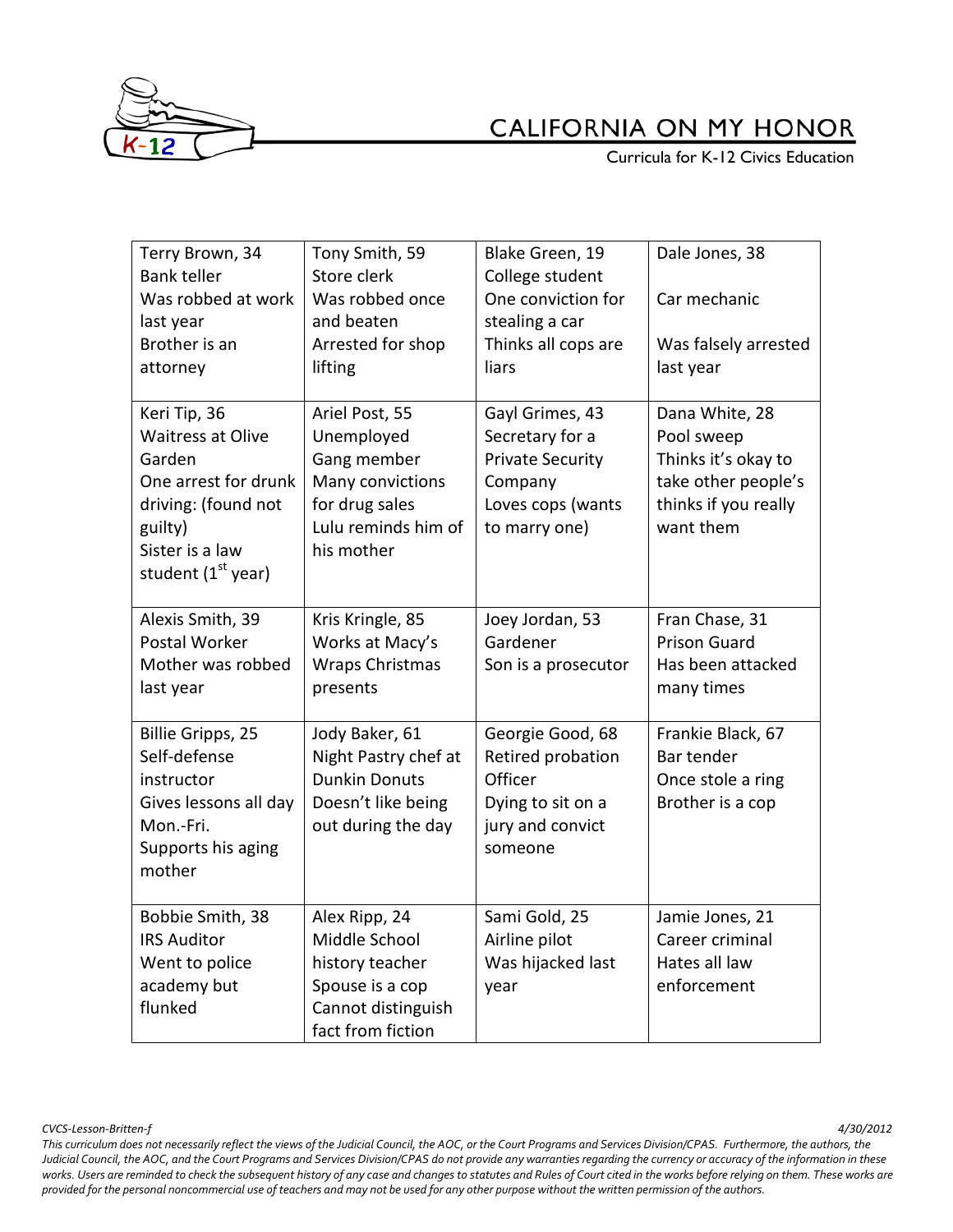

Curricula for K-12 Civics Education

### Scripted Sample Questions for Attorneys to Ask Prospective Jurors:

Note: Look at the juror you are questioning so that you will know whether to say "Mr." or "Miss." Always use the juror's name when asking the FIRST question.

Also Note: The following are sample questions. You do not have to ask every juror every question. Ask each juror 3 or 4 questions unless you feel it would be helpfulto ask more (such as if the answer to a question leads you to another question)

#### SAMPLE QUESTIONS FOR THE JURORS:

- 1. Have you ever been the victim of a crime?
- 2. Do you or does anyone close to you work in law enforcement (police, District Attorney, prison guard, etc.)?
- 3. Have you ever been accused of a crime you did not commit?
- 4. Do you have any felony convictions?
- 5. Have you ever had a negative experience with a law enforcement officer?
- 6. Have you already made up your mind about the guilt or innocence of the defendant Bob?
- 7. Will you promise to wait until all the evidence is in and you have deliberated with the other jurors to make a decision in this case?
- 8. Are you able to sit through a week or more of court days listening to evidence in this case?
- 9. Do you think it is possible for police officers to be wrong in their judgments?

Prospective jurors will be told to make up reasonable answers to each of the questions. They will be given the list of possible questions in advance so that they can plan their responses.

*CVCS-Lesson-Britten-f 4/30/2012*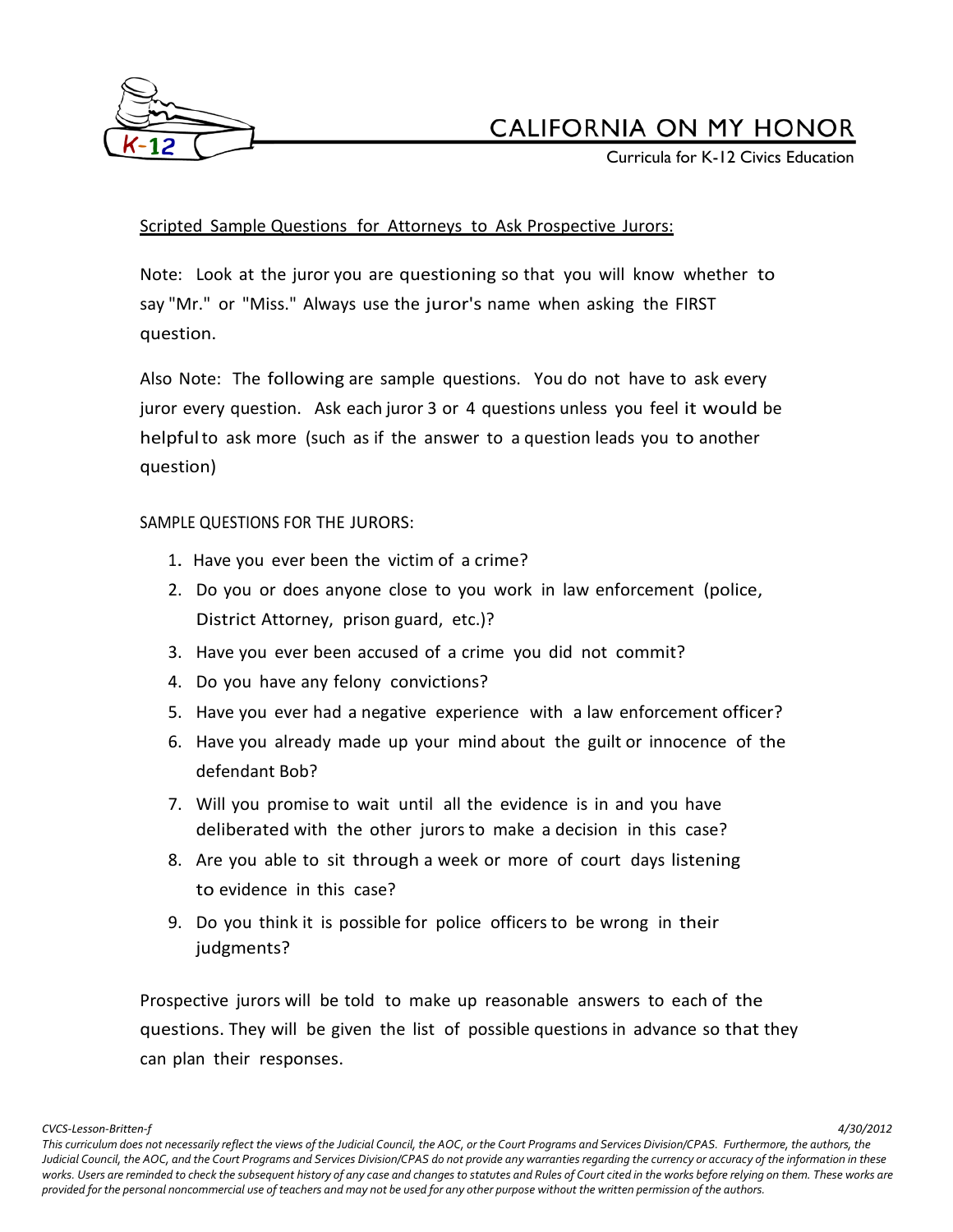

Curricula for K-12 Civics Education

### What's Happening in Court?

An Activity Book for Children Who Are Going to Court in California

Here are fun activities and useful information to help children and their families who may be in court for any reason – whether they are visitors, witnesses, or involved in a case.



### Start Here

Welcome From the Chief Getting to Court Court Proceeding Just for Children **Activities** About this Site

Back to Children, Families & the Court Site Back to Main California Courts Site

Each activity in this site is marked with a bear paw symbol. For each activity, you will be given a lettered clue that will help you receive a "What's Happening in Court?" diploma.

In some activities you print a page and color or draw something. For these activities, look for the "Click here for your clue" link. For the other activities, when you click "Done!" you get the clue. There are 12 clues in all. As you receive each clue, write it in order on a piece of paper so you can get your diploma! Click for more details.

All of the pictures of this book can be printed so that you can color them. Just click on any picture and print.

*CVCS-Lesson-Britten-f 4/30/2012*

*This curriculum does not necessarily reflect the views of the Judicial Council, the AOC, or the Court Programs and Services Division/CPAS. Furthermore, the authors, the Judicial Council, the AOC, and the Court Programs and Services Division/CPAS do not provide any warranties regarding the currency or accuracy of the information in these*  works. Users are reminded to check the subsequent history of any case and changes to statutes and Rules of Court cited in the works before relying on them. These works are *provided for the personal noncommercial use of teachers and may not be used for any other purpose without the written permission of the authors.*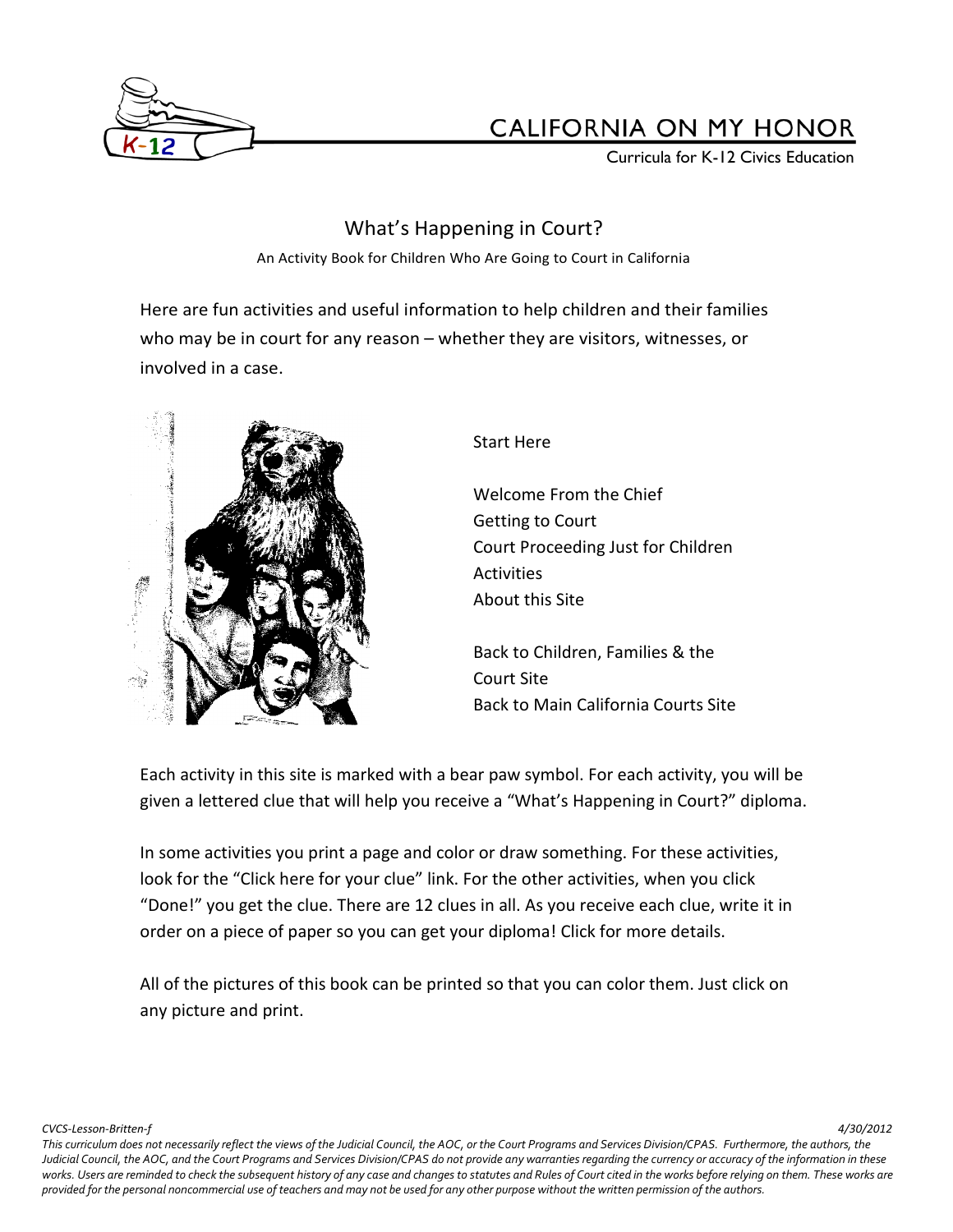

Curricula for K-12 Civics Education

Who Are the People in Court?

#### Jurors

Other times, a group of people decides who wins the argument. These people are called jurors. Jurors are people who come to court to listen to each side of a disagreement. Then the jurors decide how the disagreement will be settled. A group of jurors is called a jury.







*CVCS-Lesson-Britten-f 4/30/2012*

*This curriculum does not necessarily reflect the views of the Judicial Council, the AOC, or the Court Programs and Services Division/CPAS. Furthermore, the authors, the*  Judicial Council, the AOC, and the Court Programs and Services Division/CPAS do not provide any warranties regarding the currency or accuracy of the information in these works. Users are reminded to check the subsequent history of any case and changes to statutes and Rules of Court cited in the works before relying on them. These works are *provided for the personal noncommercial use of teachers and may not be used for any other purpose without the written permission of the authors.*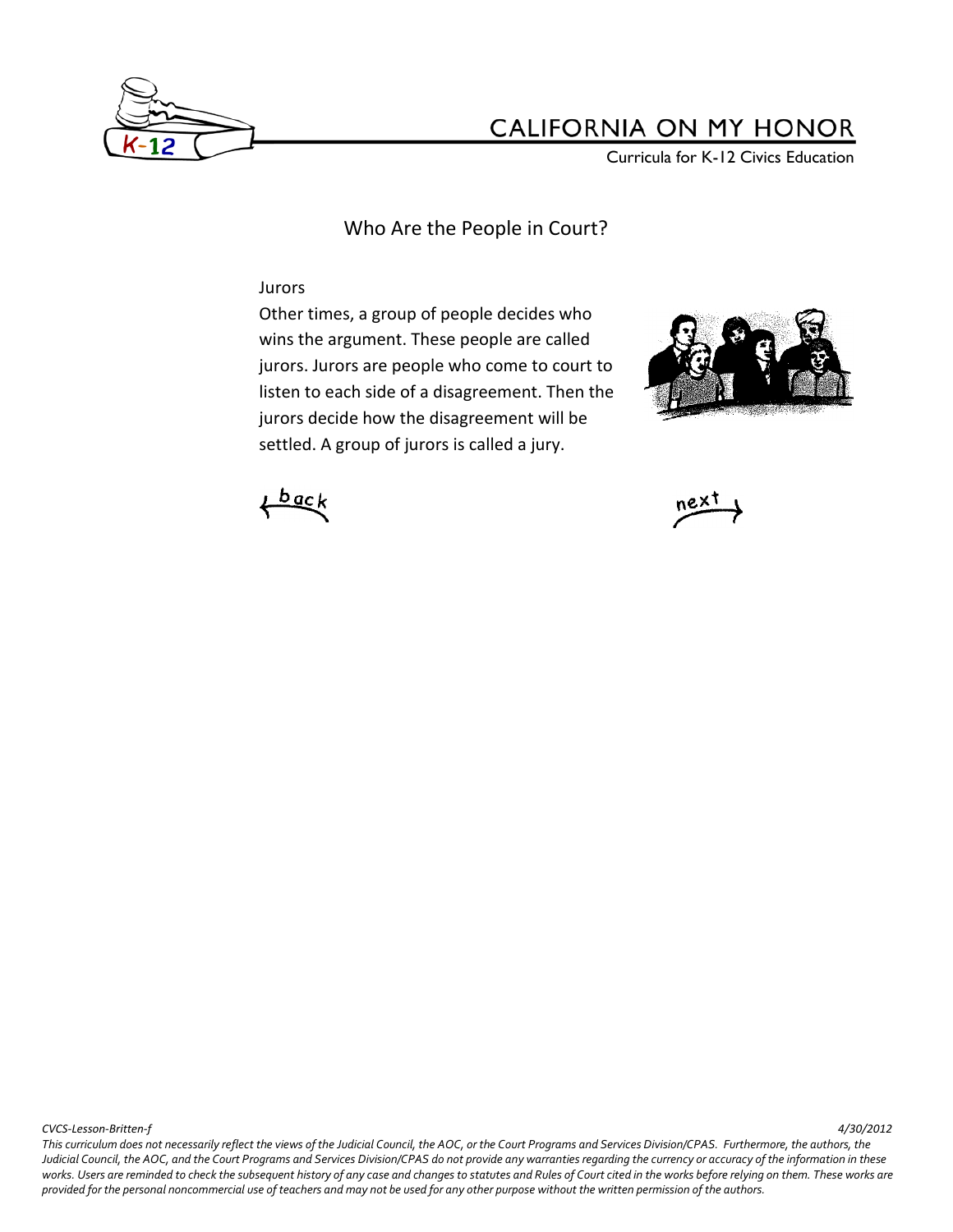

Curricula for K-12 Civics Education

### **Who's Who In Court?**

**Now that you know about some of the people in a court, try this match game. Pick the title of the person who does each job.**

1. These people come to court to tell the truth and talk about what they have seen or heard.

---pick one---

- 2. This person types everything that is said in court into a machine. ---pick one---
- 3. This person organizes all the papers and keeps track of the judge's decisions. ---pick one---
- 4. This person translates what is said in court. ---pick one---
- 5. This person's job is to make decisions and make sure that everyone follows the rules in court. ---pick one---
- 6. These people give advice and talk in court for the people who have disagreements. ---pick one---
- 7. This person keeps order in the courtroom and usually wears a uniform. ---pick one---
- 8. These people listen to both sides of a disagreement in court and then decide who wins.

---pick one---

*CVCS-Lesson-Britten-f 4/30/2012*

*This curriculum does not necessarily reflect the views of the Judicial Council, the AOC, or the Court Programs and Services Division/CPAS. Furthermore, the authors, the*  Judicial Council, the AOC, and the Court Programs and Services Division/CPAS do not provide any warranties regarding the currency or accuracy of the information in these works. Users are reminded to check the subsequent history of any case and changes to statutes and Rules of Court cited in the works before relying on them. These works are *provided for the personal noncommercial use of teachers and may not be used for any other purpose without the written permission of the authors.*